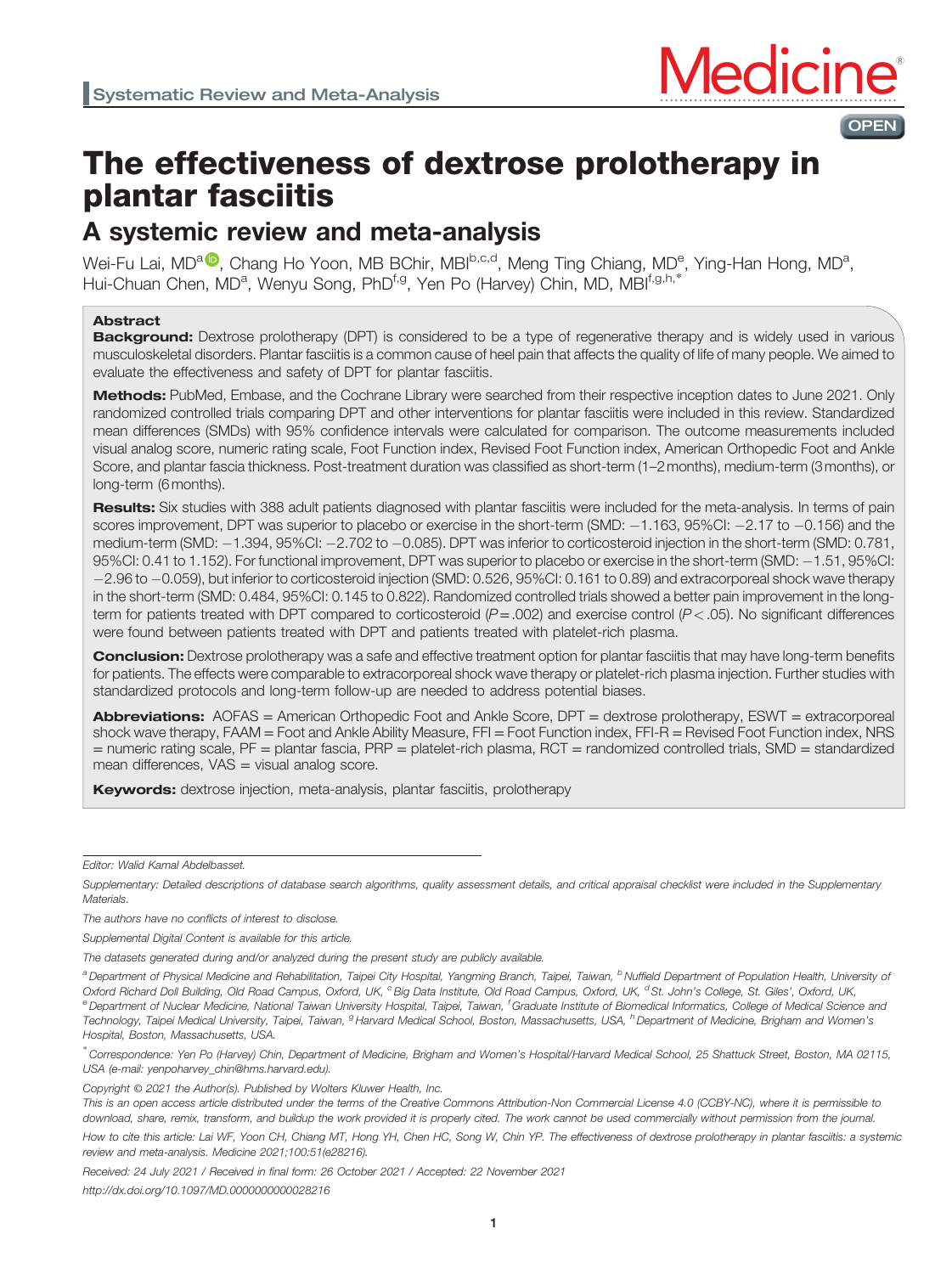#### 1. Introduction

Plantar fasciitis is the most frequent cause of heel pain that is associated with walking disabilities, and can significantly affect the quality of life of affected adults.<sup>[1,2]</sup> One review article reported incidence rates ranging from 4.5% to 10.0% among runners.[\[3\]](#page-8-0) Although the etiopathogenesis of plantar fasciitis is still unclear, the degeneration of plantar fascia (PF) is considered an important mechanism.<sup>[4]</sup> One recent meta-analysis<sup>[\[5\]](#page-8-0)</sup> found increased ankle dorsiflexion, high body mass index, and high body mass as the most significant risk factors.

The diagnosis of plantar fasciitis is mainly based on historytaking and physical examination. Evaluation of PF thickness by ultrasonography can help both the diagnosis of plantar fasciitis and the monitoring of therapeutic response.<sup>[\[6\]](#page-8-0)</sup> Non-surgical treatments, including activity modification, physical therapy, oral medications, extracorporeal shockwave therapy, and injectional therapies, are recommended as first-line treatment options for plantar fasciitis, with around 70% to 80% of patients experiencing subsequent pain relief.<sup>[\[7\]](#page-8-0)</sup>

Corticosteroid is one of the most widely used injectant for plantar fasciitis, providing rapid relief of heel pain with its strong anti-inflammatory effects. However, results from a Cochrane review<sup>[\[8\]](#page-8-0)</sup> showed only short-term  $(1 \text{ month})$  benefit of corticosteroid injections along with several reports of serious complications (post-injection flare, soft tissue infection, and plantar fascial rupture).

Therefore, other injectants targeting the restoration of degenerated PF have been explored in pursuit of better longterm outcomes.[\[9\]](#page-8-0) Dextrose prolotherapy involves injecting hypertonic dextrose solution to the local lesion, and may facilitate the recovery of connective tissue injury.<sup>[\[10\]](#page-8-0)</sup> Despite inconsistent results found between reviews of dextrose prolotherapy in the treatment of various musculoskeletal disor $ders$ ,<sup>[11,12]</sup> 1 pilot study<sup>[\[13\]](#page-8-0)</sup> found a promising outcome of dextrose injection for plantar fasciitis.

Recently, several randomized control trials have investigated the efficacy and superiority of dextrose prolotherapy compared to other therapies in the treatment of plantar fasciitis, but the evidence is still not well established. Therefore, we conducted a systematic review and meta-analysis to analyze the effectiveness of dextrose prolotherapy for plantar fasciitis.

#### 2. Method

#### 2.1. Search strategy

Electronic databases, including the Cochrane Library, PubMed, and Embase, were searched from their respective inception dates to June 2021 by 2 of the authors (WFL and MTC) for articles related to the research question. The research question based on patient-intervention-comparison-outcome principles was: Population: adults patients diagnosed with plantar fasciitis; Intervention: dextrose prolotherapy; Comparison: placebo or any other treatments; and Outcomes: any outcome measurements related to pain and functional evaluation of foot. The following keywords were used in different combinations, including their synonyms: "prolotherapy," "dextrose," "glucose," and "plantar fasciitis." The Medical Subject Heading terms of keywords were also used. The detailed search keywords and strategies are shown in Table 1, Supplemental Digital Content, [http://links.lww.com/](http://links.lww.com/MD2/A749) [MD2/A749](http://links.lww.com/MD2/A749). Bibliographies of included trials and relevant systematic reviews were also screened for related studies. There were no language restrictions on our searches. The review is registered with the Research Registry ([http://www.researchregis](http://www.researchregistry.com/) [try.com](http://www.researchregistry.com/)/) as "reviewregistry1178." Given we only analyzed publicly available articles in the current study, ethical approval from an institutional review board was not required.

#### 2.2. Eligibility criteria

We included articles investigating the efficacy of dextrose prolotherapy in adults diagnosed with plantar fasciitis. Included studies had at least 1 control group that received no therapy or therapies other than dextrose prolotherapy. The included studies must have pain or functional outcome measurements. Only published randomized controlled trials (RCTs) with full-text availability were included. Case series, abstracts alone, and conference papers were excluded. Studies without extractable outcome data for analysis were also excluded.

#### 2.3. Quality assessment

The quality of included RCTs was assessed using the Jadad scale,<sup>[\[14\]](#page-8-0)</sup> which consists of 3 aspects with a total score ranging from 0 to 5. The methodological quality is evaluated with regard to 3 aspects: randomization, blinding, and withdrawals and dropouts of participants. Higher scores represent higher methodological quality. The quality of articles was considered as "high" if it scored more than 3 points. Cochrane risk-of-bias tool for randomized trials Version 2 (RoB 2) was used for risk of bias assessment. The tool assessed bias of 5 domains for RCTs and stratified into "low" or "high" risk of bias, or "some concerns." Two authors evaluated the quality of included studies independently. Discrepancies between the 2 authors were solved by a discussion with a third author.

#### 2.4. Outcome selection

The primary outcome was plantar fasciitis-associated pain as evaluated by any continuous numerical outcome measurement (ie, visual analog scale, numeric rating scale, or other scales). The secondary outcome was foot function assessed by any index or scales. Outcomes for different treatment groups were compared at different follow-up timepoints categorized as short-term (1–2 months after treatment), medium-term (3months after treatment), and long-term (6months after treatment).

#### 2.5. Data extraction

The relevant data of the included studies were reviewed and extracted by 2 of the authors using a pre-designed data form. The recorded information included sample size, first author, year of publication, country, demographic data of participants, injection protocol of dextrose prolotherapy, regimens of comparative arms, follow-up, and treatment outcomes. The agreement between the 2 authors who extracted the data was assessed via Cohen kappa coefficient. The kappa coefficient between 0.8 to 0.99 was interpreted as almost perfect agreement, 0.61 to 0.80 as substantial agreement, 0.41 to 0.60 as moderate agreement, 0.21 to 0.40 as fair agreement, and 0 to 0.20 as slight agreement. Disagreement between 2 of the authors was resolved through discussion with a third author. If the extractable data in studies were inadequate for analysis, we contacted the respective corresponding author via e-mail for further information.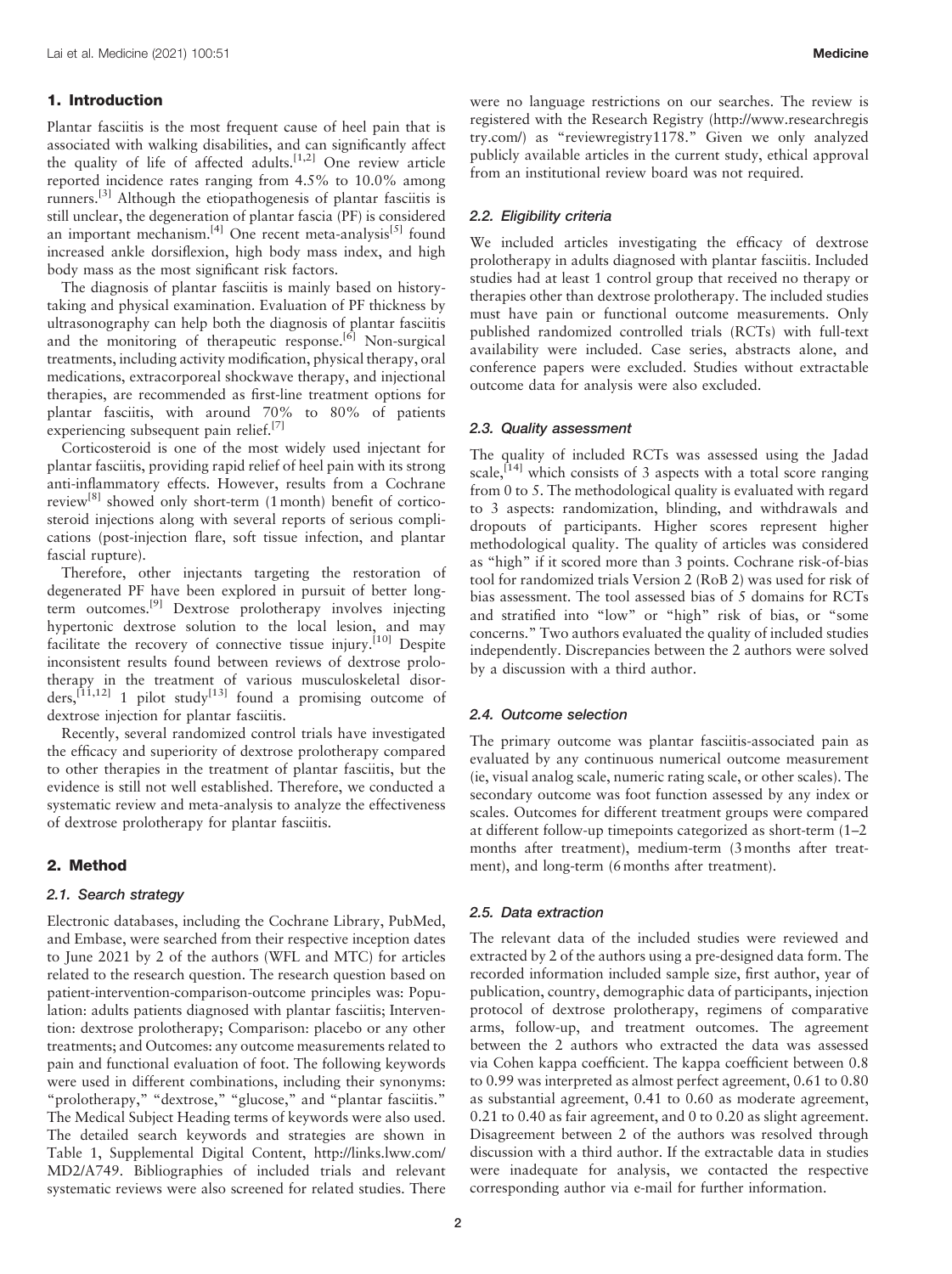

#### 2.6. Data synthesis and analysis

All analyses were performed using the Comprehensive Meta-Analysis program version 3 (Biostat, Englewood, NJ 07631, USA). We compared the primary and secondary outcomes between dextrose prolotherapy and comparator patient groups. If data were available, the treatment effects among treatment groups were compared at different follow-up time points: short-, medium-, and long-term outcomes as defined in "Outcome selection" above. The results were presented with standardized mean differences (SMDs) and corresponding 95% confidence intervals (CI). A random-effects model was used for a metaanalysis. Statistical significance was defined as P-values<.05. The evaluation of publication bias would not be conducted if the number of included articles was less than 10 according to the Cochrane Handbook for Systematic Reviews of Interventions.[\[15\]](#page-8-0) Heterogeneity was assessed by the  $I^2$  test.  $I^2 > 50\%$  was considered as a significant heterogeneity.

#### 3. Result

A total of 203 articles were identified from the first screening, from which 25 duplicates were removed, and 170 articles were further excluded after screening titles and abstracts. Eight studies were then assessed for eligibility. One study was excluded due to its case-series study design $[13]$  and 1 study was excluded because it evaluated the effect of combined corticosteroid and dextrose injection.[\[16\]](#page-8-0) Ultimately, 6 RCTs were included for the metaanalysis. The details of study inclusion and exclusion are displayed in Figure 1.

The sample size of included studies ranged from  $21^{[17]}$  $21^{[17]}$  $21^{[17]}$  to 158.<sup>[\[18\]](#page-8-0)</sup> The mean age of participants ranged from  $36.2$ <sup>[\[17\]](#page-8-0)</sup> to  $50.3$ <sup>[\[19\]](#page-8-0)</sup> years. The shortest symptom duration across studies was at least 8weeks.[\[19\]](#page-8-0) The duration of follow-up ranged from 12 weeks<sup>[19–21]</sup> to 36 months.<sup>[\[18\]](#page-8-0)</sup> Regarding dextrose prolotherapy (DPT) protocols, the concentrations of the injected dextrose solution ranged from  $1.5\%$ <sup>[\[18\]](#page-8-0)</sup> to  $20\%$ ,<sup>[19,21]</sup> and only in 2 studies,<sup>[19,21]</sup> injected dextrose solution did not add any local anesthetics (lidocaine or bupivacaine). Various injection regimens were adopted: 2 studies<sup>[18,20]</sup> had 3 prolotherapy sessions; 3 studies<sup>[17,21,22]</sup> had 2 sessions; and 1 study involved 1 session.<sup>[\[19\]](#page-8-0)</sup> The comparative arms included 1 or more of normal saline injection, extracorporeal shock wave therapy (ESWT), exercise control, platelet-rich plasma (PRP), and corticosteroid injection. The ultrasound-guided injection was used in 5 studies. No serious adverse events after dextrose prolotherapy were reported. The agreement between the 2 reviewers who extracted data was almost perfect (kappa coefficient=0.91).

Several outcome measurements were used in the included studies. For the evaluation of pain, the included studies employed the visual analog score (VAS), the numeric rating scale, or the pain subscale of the Foot Function index (FFI-pain). Other outcome measurements included the American Orthopedic Foot and Ankle Score, Foot and Ankle Ability Measure, Revised FFI, FFI, and PF thickness measured by ultrasonography. The summary of characteristics of included studies is shown in [Table 1.](#page-3-0)

With regard to methodological quality assessment, the Jadad scores of included studies ranged from 3 to 5. All included studies scored at least 3 points. In 4 studies, blinding was inadequate or not described.<sup>[17,18,20,21]</sup> The scores of each study are shown in Table 2, Supplemental Digital Content, [http://](http://links.lww.com/MD2/A750)  $links. lww.com/MD2/A750.$  Four studies<sup>[17,18,20,21]</sup> showed some concerns over deviation from the intended interventions domain according to the risk of bias assessment; 2 studies<sup>[17,21]</sup> had some concerns over the measurement of outcome. Generally, the included studies had low to some concerns of risk of bias. Figure 1A.1B, Supplemental Digital Content, [http://](http://links.lww.com/MD2/A752) [links.lww.com/MD2/A752.](http://links.lww.com/MD2/A752)

#### 3.1. Dextrose prolotherapy vs placebo or exercise

Data from 2 studies<sup>[20,22]</sup> were pooled and analyzed. The DPT group had significantly lower pain scores both in the short-term (SMD:  $-1.163$ , 95%CI:  $-2.17$  to  $-0.156$ ,  $I^2 = 83.5\%$ ) and medium-term (SMD:  $-1.394$ , 95%CI:  $-2.702$  to  $-0.085$ ,  $I^2$  = 89.5%). DPT produced better functional outcomes than the placebo or exercise control group in the short-term  $(SMD: -1.51,$ 95%CI:  $-2.96$  to  $-0.059$ ,  $I^2 = 91\%$ ), although no significant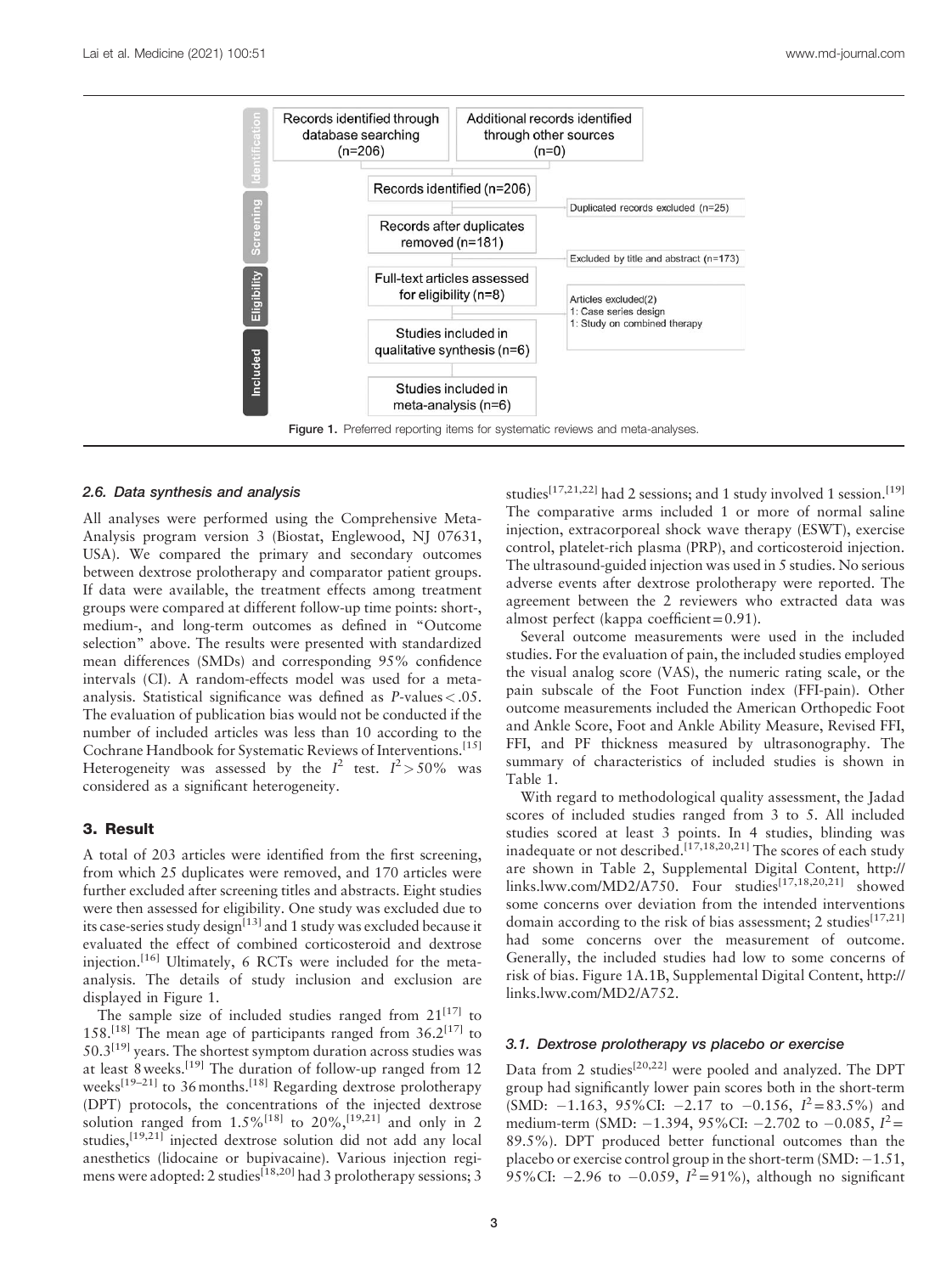<span id="page-3-0"></span>

| Study                           | Country | Age (years),<br><b>Mean</b>                   | <b>Mean symptom</b><br>duration                                  | Intervention (N)                                                                                                                                                                                                                     | Follow-up     | measures<br><b>Outcome</b> | <b>Adverse</b><br>event | <b>SCOTES</b><br>Jadad |
|---------------------------------|---------|-----------------------------------------------|------------------------------------------------------------------|--------------------------------------------------------------------------------------------------------------------------------------------------------------------------------------------------------------------------------------|---------------|----------------------------|-------------------------|------------------------|
| Kim, 2014 <sup>[17]</sup>       | Korea   | DPT: 37.8<br>PRP: 36.2                        | PRP: 2.8 yrs<br>DPT: 2.9yrs                                      | DPT(11): 1.5 mL 20% dextrose + 0.5<br>PRP(10): Huons HC-1000 System,<br>mL 0.5% lidocaine.<br>2 <sub>ml</sub>                                                                                                                        | <b>28 wks</b> | VAS, FFI                   | €                       | S                      |
| Ersen, 2017 <sup>[20]</sup>     | Turkey  | DPT: 45 Control:<br>46.3                      | Control: 34.3 mos<br>DPT: 32.8 mos                               | DPT(26): 3.6 mL 15% dextrose + 0.4<br>Control(24): stretching exercise 3<br>mL lidocaine. USG injection at 0,<br>All USG injection at 0, 2 wks.<br>times per week for 3 mos.<br>3, 6 wks.                                            | 12 mos        | VAS, AOFAS, FFI            | $\geq$                  | S                      |
| Jğurlar, 2018 <sup>[18]</sup>   | Turkey  | ESWT: 39.2 DPT:<br>38.4 CS: 40.1<br>37.5 PRP: | DPT: 13.2 mos<br>PRP: 13.9 mos<br>14.5 mos<br>ESWT:15.7 mos<br>ġ | ESWT(39): 6Hz, 2000 pulse, 4 bars.<br>DPT(40): 1 mL 0.5% bupivacaine<br>CS(40): 1 mL betamethasone(40<br>$+3$ mL 5% dextrose $+6$ mL NS.<br>PRP(39): Arthrex ACP Double<br>All USG at 0, 1, 2 wks.<br>Syringe System, 2 mL.<br>mg/ml | 36 mos        | VAS, FFI-R                 | €                       | 3                      |
| Mansiz-Kaplan,<br>$2019^{[22]}$ | Turkey  | NS: 46.2<br>DPT: 46.7                         | $> 6$ mos                                                        | All palpation guided injection(0, 3<br>DPT(30): 5mL 30% dextrose + 4mL<br>NS+1mL 2% lidocaine, inject 5<br>NS(30): 9mL NS + 1 mL 2%<br>lidocaine, inject 5 mL.<br>W <sub>KS</sub><br>ہے۔<br>E                                        | 15wks         | VAS, FFI, PF thickness     | S                       | 5                      |
| Asheghan, 2020 <sup>[21]</sup>  | lran    | ESWT: 43.7<br>DPT: 46.5                       | 90<br>4.6 mo                                                     | ESWT (30): radial, 2000 shocks,<br>DPT(29): 2mL 20% dextrose. USG<br>2 Bars, 10 Hz(0, 1, 2 wks)<br>injection(0, 1 wk)                                                                                                                | 12 wks        | VAS, FAAM, PF thickness    | €                       | S                      |
| Raissi, 2021 <sup>[19]</sup>    | lran    | CS: 42.15<br>DPT: 50.3                        | $> 8$ wks                                                        | CS (20): 1 mL methylprednisolone<br>DPT(20): 2mL 20% dextrose.<br>All USG injection at 0 wk<br>$(40 \text{ mg/mL}) + 1 \text{ mL NS}.$                                                                                               | 12 wks        | NRS, FAAM, PF thickness    | $\geq$                  | 5                      |

Table 1

Table 1

4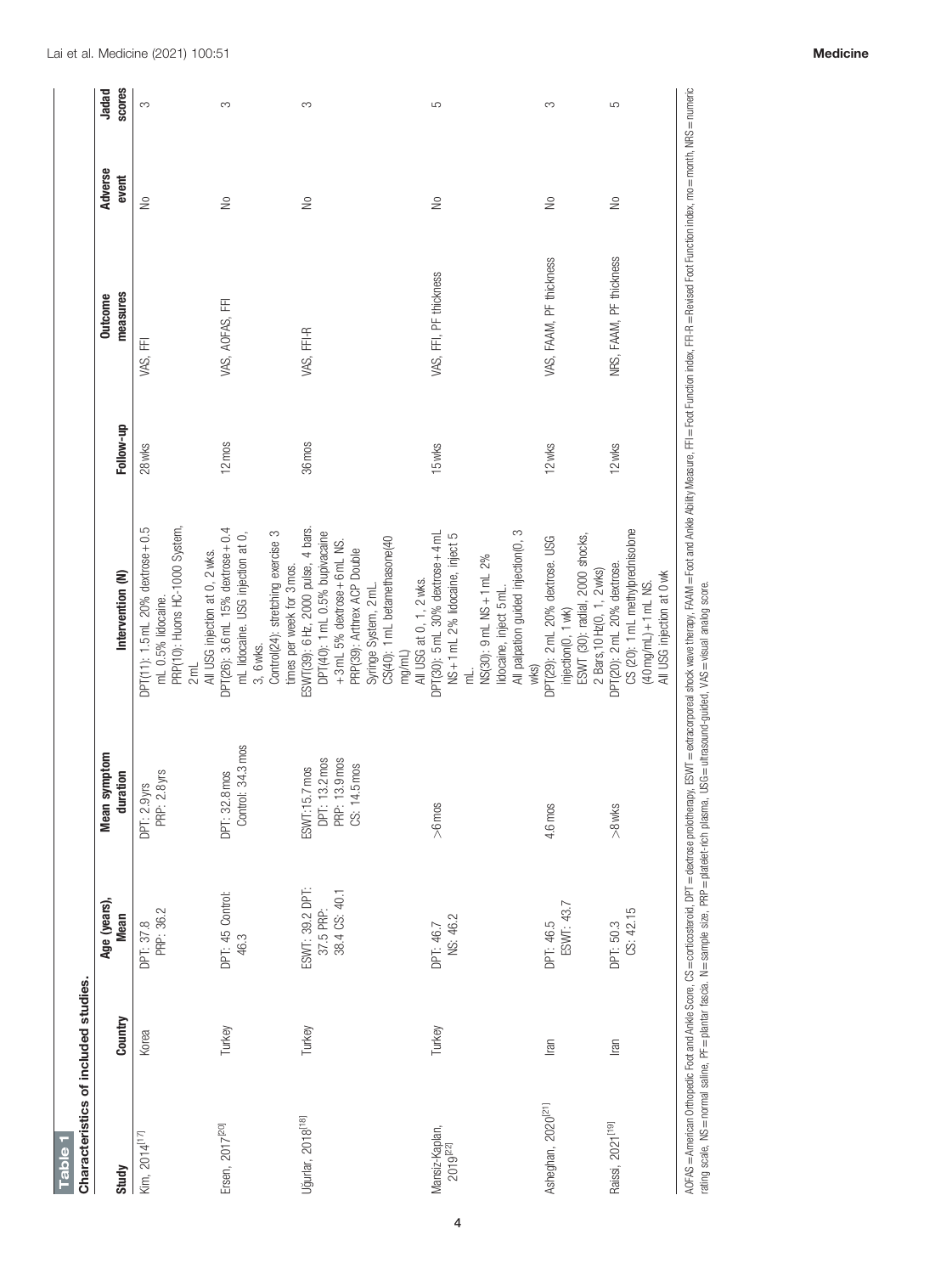

#### **Favor DPT Favor control**

**Favor DPT** 

| Group by       | Study name          | <b>Statistics for each study</b> |                |                 |         |         |      | Std diff in means and 95% CI |                    |
|----------------|---------------------|----------------------------------|----------------|-----------------|---------|---------|------|------------------------------|--------------------|
| post-time      |                     | Std diff<br>in means             | Lower<br>limit | Upper<br>limit  |         |         |      |                              | Relative<br>weight |
| a. short term  | Ersen, 2017         | $-0.777$                         | $-1.353$       | $-0.202$        |         |         |      |                              | 50.52              |
| a. short term  | Mansiz-Kaplan, 2019 | $-2.258$                         |                | $-2.905 -1.610$ |         |         |      |                              | 49.48              |
| a. short term  |                     | $-1.510$                         | $-2.960$       | $-0.059$        |         |         |      |                              |                    |
| b. medium term | Ersen, 2017         | $-0.885$                         | $-1.467$       | $-0.304$        |         |         |      |                              | 50.60              |
| b. medium term | Mansiz-Kaplan, 2019 | $-2.793$                         | $-3.504$       | $-2.082$        |         |         |      |                              | 49.40              |
| b. medium term |                     | $-1.828$                         | $-3.697$       | 0.042           |         |         |      |                              |                    |
| B              |                     |                                  |                |                 | $-4.00$ | $-2.00$ | 0.00 | 2.00                         | 4.00               |

**Figure 2.** Forest plot comparing DPT with control (placebo or exercise), post-intervention. (A) Pain scores, outcome measure: VAS.  $\beta$ : short-term=83.5% and<br>medium-term = 89.5% (B) Functional scores, outcome measure: FE medium-term=89.5%. (B) Functional scores, outcome measure: FFI.  $\hat{F}$ : short-term=91% and medium-term=94%. DPT=dextrose prolotherapy, FFI=Foot Function index, VAS=visual analog score.

difference was seen in the medium-term  $(SMD: -1.828, 95\% CI:$  $-3.697$  to 0.042,  $I^2 = 94\%$ ) (Fig. 2A.2B).

Only 1 study<sup>[\[20\]](#page-8-0)</sup> had long-term follow-up and showed a significant improvement in the VAS score with DPT compared to the exercise control group( $P < .05$ ). No significant difference was seen for functional outcomes with long-term follow-up (P  $=$ .113).

## 3.2. Dextrose prolotherapy vs platelet-rich plasma injection

Data from 2 RCTs[17,18] were pooled and analyzed. No significant difference was seen between DPT and platelet-rich plasma injection with respect to pain scores following treatment in the short-term (SMD:  $-0.127,95\%$ CI:  $-0.519$  to 0.266,  $I^2 = 0\%$ ), medium-term (SMD: 0.014, 95%CI:  $-0.378$  to 0.406,  $I^2 = 0\%$ ) and long-term (SMD: 0.103, 95%CI:  $-0.29$  to 0.495,  $I^2 = 0$ %). No significant difference in functional outcome post-intervention was observed in the short-term (SMD:  $-0.144$ ,  $95\%$ CI:  $-0.538$  to  $0.249$ ,  $I^2 = 0\%$ ), medium-term (SMD: 0.006, 95%CI:  $-0.386$  to 0.398,  $I^2 = 0\%$ ), and long-term (SMD: 0.073, 95%CI:  $-0.32$  to 0.465,  $I^2 = 0\%$ ) ([Fig. 3A](#page-5-0) and B). In addition, 1 study<sup>[\[22\]](#page-8-0)</sup> found significantly decreased PF thickness over short-term  $(P < .001)$  and mediumterm follow-up ( $P < .001$ ) in the DPT group as compared with the group that received normal saline injections.

## 3.3. Dextrose prolotherapy vs corticosteroid injection

Two RCTs<sup>[18,19]</sup> were included in this subgroup analysis. In the short-term, lower pain scores after treatment were observed in the corticosteroid injection group than in the DPT group (SMD: 0.781, 95%CI: 0.41 to 1.152,  $I^2=0\%$ ), but no significant difference was seen between these 2 groups in the medium-term (SMD:  $-0.303$ , 95%CI:  $-0.846$  to 0.24,  $I^2 = 51.7$ %). Significantly better functional outcomes were seen in the corticosteroid injection group in the short-term (SMD: 0.526, 95%CI: 0.161 to 0.89,  $I^2 = 0\%$ , but no significant difference was observed in the medium-term (SMD:  $-0.11$ , 95%CI:  $-0.587$  to 0.367,  $I^2$  =  $38.8\%$ ) ([Fig. 4](#page-6-0)A and B). One study<sup>[19]</sup> compared PF thickness between the DPT and corticosteroid injection groups, showing significantly decreased plantar fascia thickness in the DPT group compared with the corticosteroid injection group in the shortterm  $(P=.004)$ 

**Favor control** 

## 3.4. Dextrose prolotherapy vs extracorporeal shock wave therapy

Data from 2 studies<sup>[18,21]</sup> were analyzed. No significant difference in pain scores was found between DPT and ESWT in the short-term (SMD: 0.249, 95%CI:  $-0.782$  to 1.28,  $I^2 = 88.9\%$ ) and the medium-term (SMD: 0.211, 95% CI: -0.123 to 0.546,  $I^2 = 0$ %). In terms of functional improvement, better outcomes were observed for the ESWT group (vs DPT) in the short-term (SMD: 0.484, 95% CI: 0.145 to 0.822,  $I^2 = 0\%$ ; however, no significant difference in functional improvement was found in the medium-term (SMD: 0.297, 95%CI:  $-0.394$  to 0.989,  $I^2 = 75.5$ %) [\(Fig. 5A](#page-6-0) and B). One study<sup>[21]</sup> found significant reductions in PF thickness compared with baseline in DPT and ESWT groups in short-term  $(P < .0001)$ and medium-term  $(P < .0001)$ , but no significant difference between 2 groups was found.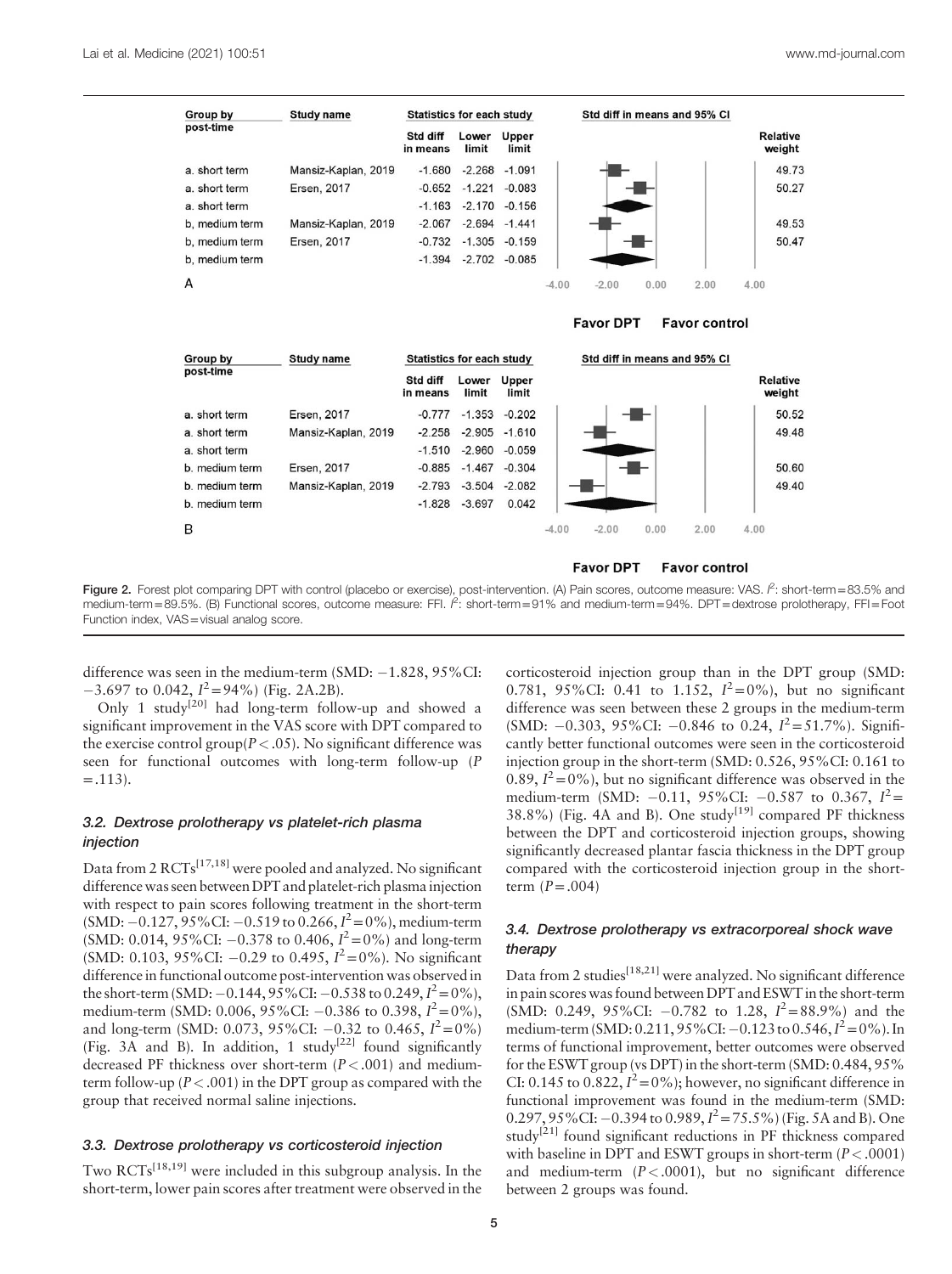<span id="page-5-0"></span>

| Group by                         | <b>Study name</b> | <b>Statistics for each study</b> |                |                |         | Std diff in means and 95% CI |      |                  |                           |
|----------------------------------|-------------------|----------------------------------|----------------|----------------|---------|------------------------------|------|------------------|---------------------------|
| post-time                        |                   | Std diff<br>in means             | Lower<br>limit | Upper<br>limit |         |                              |      |                  | <b>Relative</b><br>weight |
| a. short term                    | Ugurlar, 2018     | $-0.116$                         | $-0.558$       | 0.325          |         |                              |      |                  | 79.06                     |
| a, short term                    | Kim, 2014         | $-0.166$                         | $-1.024$       | 0.692          |         |                              |      |                  | 20.94                     |
| a. short term                    |                   | $-0.127$                         | $-0.519$       | 0.266          |         |                              |      |                  |                           |
| b. medium term                   | Ugurlar, 2018     | 0.008                            | $-0.433$       | 0.449          |         |                              |      |                  | 79.04                     |
| b. medium term                   | Kim, 2014         | 0.034                            | $-0.823$       | 0.890          |         |                              |      |                  | 20.96                     |
| b. medium term                   |                   | 0.014                            | $-0.378$       | 0.406          |         |                              |      |                  |                           |
| c. long term                     | Ugurlar, 2018     | 0.043                            | $-0.398$       | 0.484          |         |                              |      |                  | 79.25                     |
| c. long term                     | Kim, 2014         | 0.331                            | $-0.531$       | 1.193          |         |                              |      |                  | 20.75                     |
| c. long term                     |                   | 0.103                            | $-0.290$       | 0.495          |         |                              |      |                  |                           |
| A                                |                   |                                  |                |                | $-2.00$ | $-1.00$                      | 0.00 | 1.00             | 2.00                      |
|                                  |                   |                                  |                |                |         | <b>Favor DPT</b>             |      | <b>Favor PRP</b> |                           |
| Group by                         | <b>Study name</b> | <b>Statistics for each study</b> |                |                |         | Std diff in means and 95% CI |      |                  |                           |
| post-time                        |                   | Std diff<br>in means             | Lower<br>limit | Upper<br>limit |         |                              |      |                  | <b>Relative</b><br>weight |
| a. short term                    | Ugurlar, 2018     | $-0.048$                         | $-0.489$       | 0.393          |         |                              |      |                  | 79.57                     |
| a. short term                    | Kim, 2014         | $-0.520$                         | $-1.391$       | 0.351          |         |                              |      |                  | 20.43                     |
| a. short term                    |                   | $-0.144$                         | $-0.538$       | 0.249          |         |                              |      |                  |                           |
|                                  |                   |                                  |                |                |         |                              |      |                  |                           |
|                                  | Ugurlar, 2018     | 0.008                            | $-0.433$       | 0.450          |         |                              |      |                  | 79.03                     |
| b. medium term<br>b. medium term | Kim, 2014         | $-0.002$                         | $-0.859$       | 0.854          |         |                              |      |                  | 20.97                     |
| b. medium term                   |                   | 0.006                            | $-0.386$       | 0.398          |         |                              |      |                  |                           |
| c. long term                     | Ugurlar, 2018     | 0.013                            | $-0.428$       | 0.454          |         |                              |      |                  | 79.22                     |
| c. long term                     | Kim, 2014         | 0.299                            | $-0.562$       | 1.160          |         |                              |      |                  | 20.78                     |
| c. long term                     |                   | 0.073                            | $-0.320$       | 0.465          |         |                              |      |                  |                           |

**Favor DPT Favor PRP** 

**Figure 3.** Forest plot comparing DPT with PRP, post-intervention. (A) Pain scores, outcome measure: pain subscale of FFI or FFI-R. *f* : short-term=0%, medium-<br>term=0%, and long-term=0%. (B) Functional scores, outcome mea  $e^2$ : short-term = 0%, mediumprolotherapy, FFI=Foot Function index, FFI-R=Revised Foot Function index, PRP=platelet-rich plasma.

Only 1 study<sup>[\[18\]](#page-8-0)</sup> compared the long-term outcomes between the DPT, ESWT, and corticosteroid injection groups. Patients who received DPT had lower post-treatment VAS scores (longterm follow-up) compared with patients treated with corticosteroid injection  $(P=.002)$ . Treatment effect of DPT and ESWT for pain scores and functional outcomes showed no significant difference in the long-term.

#### 4. Discussion

The goal of this study was to assess the efficacy of DPT in the treatment of adult patients with plantar fasciitis. Our analysis found superiority of DPT over placebo or exercise in improving pain in both the short-term and medium-term. DPT also improved pain in the long-term compared to exercise; better short-term functional improvements in the DPT group were also noted. Compared with other therapies (PRP, ESWT, or corticosteroid injection) that had been proven to be effective in pain improvement for plantar fasciitis,<sup>[9,23,24]</sup> DPT was only inferior to corticosteroid injection in the short-term, and was shown to be to be more effective than corticosteroid injection in improving plantar fasciitis-related pain in the long-term. We also found the effect of DPT was comparable to PRP injection in the short-, medium- and long-term. To the best of our knowledge, this is one of the first meta-analyses investigating the impact of the DPT effect on plantar fasciitis based on RCTs.

Dextrose prolotherapy is considered to be a type of regenerative injection therapy aimed at soft tissue repair and strengthening.<sup>[\[25\]](#page-8-0)</sup> Different from platelet-rich plasma, dextrose solution does not contain biologic agents but could still help in the soft tissue injury recovery process. Although the underlying mechanism of dextrose solution over soft tissue was still under investigation, hypertonic dextrose solution can be proved to cause localized trauma at the injection site as well as initiate an inflammatory process which was related to the soft tissue healing reactivation.<sup>[\[26\]](#page-8-0)</sup> Based on animal studies, researchers had found connective tissue proliferation (cartilage, ligament, and tendon) after dextrose injection at the injured site.<sup>[27–29]</sup> Topol et al<sup>[\[30\]](#page-8-0)</sup> also observed greater knee cartilage re-growth and improvements in pain following dextrose injection via arthroscopy in severe knee osteoarthritis patients. Johnston et  $al^{[31]}$  $al^{[31]}$  $al^{[31]}$  found that hypertonic dextrose solution could stimulate chondrocytes to increase collagen deposition and proliferate. The study conducted by Maniquis-Smigel et  $al^{[32]}$  $al^{[32]}$  $al^{[32]}$  had demonstrated a 48-hour analgesic effect of 5% dextrose solution via epidural injection in patients with lower back pain. Moshrif and Elwan<sup>[\[16\]](#page-8-0)</sup> also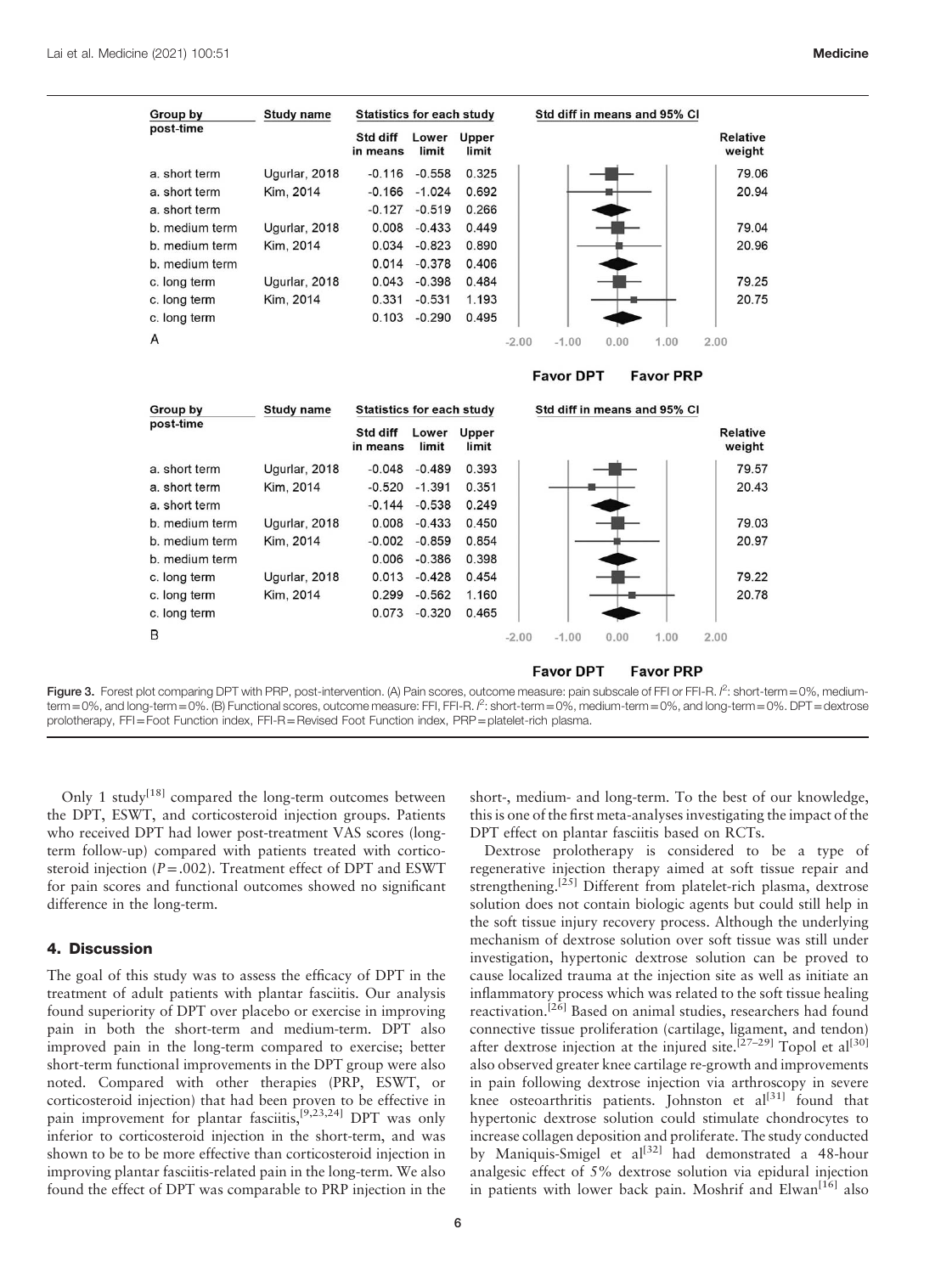<span id="page-6-0"></span>

#### **Favor DPT Favor CS**

Group by **Study name Statistics for each study** Std diff in means and 95% CI post-time Std diff **Relative** Lower Upper in means limit limit weight 0.909 a, short term Ugurlar, 2018 0.465  $0.021$ 67.21 Raissi, 2021 0.650 0.014 1.285 a. short term 32.79 a. short term 0.526 0.161 0.890 b. medium term Ugurlar, 2018  $-0.308$  $-0.749$ 0.132 60.10 b. medium term Raissi, 2021 0.188  $-0.433$ 0.810 39.90 b. medium term  $-0.110 -0.587$ 0.367 B  $-2.00$  $-1.00$  $0.00$ 1.00  $2.00$ 

#### **Favor DPT Favor CS**

**Figure 4.** Forest plot comparing DPT with CS, post-intervention. (A) Pain scores, outcome measure: VAS, NRS. /<sup>2</sup>: short-term=0% and medium-term=51.7%. (B)<br>Functional scores, outcome measure: FFI, FAAM. /<sup>2</sup>: short-term=0  $2$ : short-term = 0% and medium-term = 51.7%. (B) NRS=numeric rating scale, VAS=visual analog score.



**Figure 5.** Forest plot comparing DPT with ESWT, post-intervention. (A) Pain scores, outcome measure: VAS. /<sup>2</sup>: short-term=88.9% and medium-term=0%. (B)<br>Functional scores, outcome measure: FFI, FAAM. /<sup>2</sup>: short-term=0% a  $2$ : short-term = 88.9% and medium-term = 0%. (B) wave therapy, FFI=Foot Function index, FAAM=Foot and Ankle Ability Measure.

 $\overline{7}$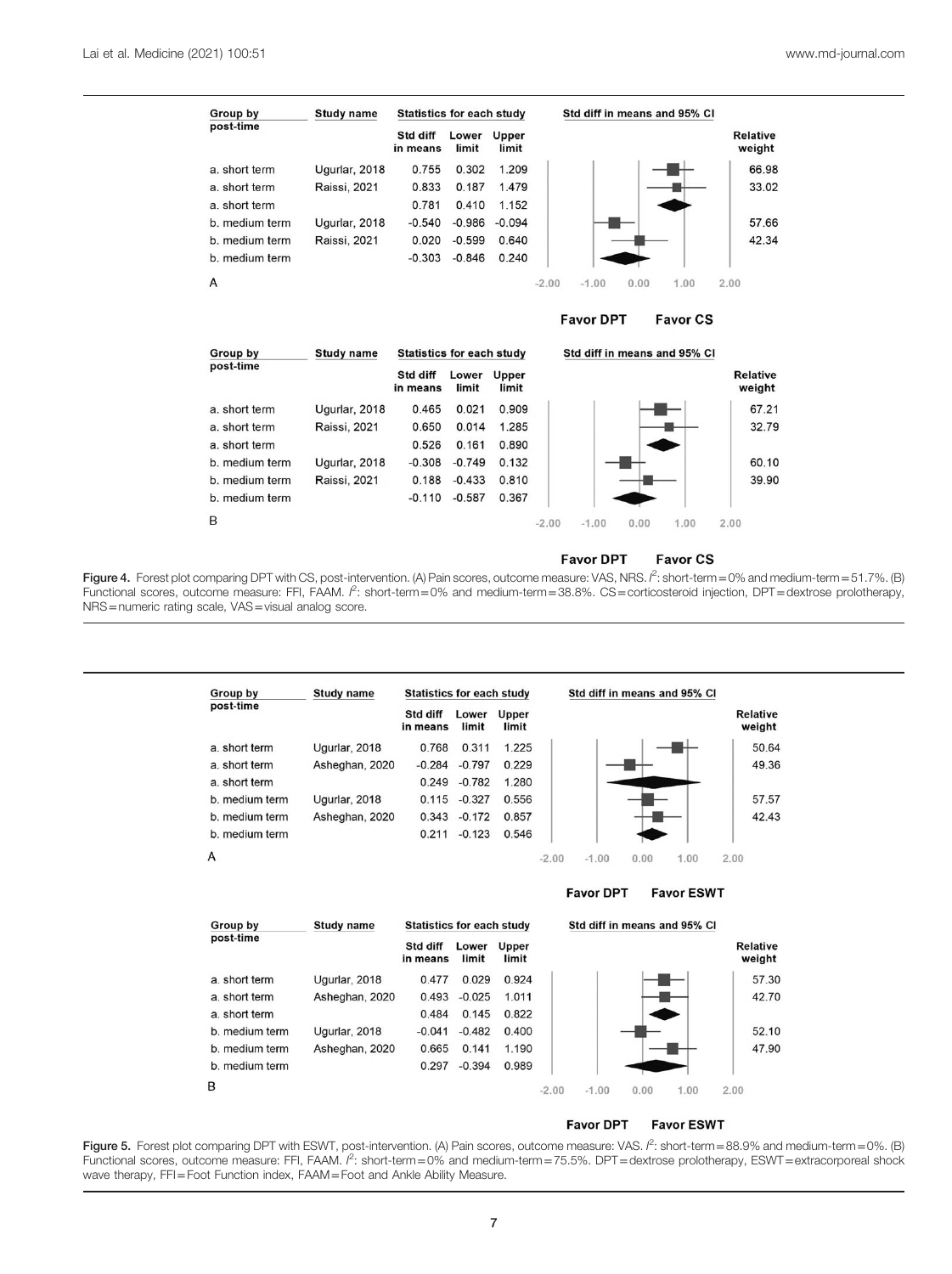found that corticosteroid injections with an additional 0.5mL of 5% dextrose solution had better analgesic effects for patients with plantar fasciitis at the 2-week follow-up. Han et  $al^{[33]}$  $al^{[33]}$  $al^{[33]}$ investigated the mechanism of analgesic effects of dextrose in a mouse model of fibromyalgia and found that the effect was associated with activation of acid-sensing ion channel 1a and substance P release. However, Rabago et  $al^{[34]}$  $al^{[34]}$  $al^{[34]}$  and Bertrand et al $[35]$  reported symptom improvement without accompanying connective tissue change on imaging (ultrasonography or magnetic resonance imaging) studied in patients receiving DPT, which cannot be explained by the analgesic effect of dextrose alone. In this review, 3 included studies<sup>[19,21,22]</sup> found that DPT was able to decrease abnormal swelling of PF in patients and reduce pain intensity. Other related physiological changes following injection of local dextrose injection as well as their correlation to clinical symptoms require further research.

Corticosteroid injections are commonly used to achieve shortterm pain relief for a variety of different musculoskeletal diseases.<sup>[23,36,37]</sup> However, corticosteroid injections may potentially cause serious complications, for example, soft tissue atrophy, infection, decreased tendon and ligament strength, and rupture of PF.<sup>[23,38-41]</sup> DPT has been shown to be related to fewer complications, the majority of which have been related to the process of the injection itself.<sup>[\[10\]](#page-8-0)</sup> Moreover, DPT demonstrated better long-term therapeutic effects for musculoskeletal diseases than corticosteroid injection did in several studies.<sup>[42-45]</sup> Though DPT was inferior to corticosteroid injection for improving pain in the short-term in our meta-analysis, the 2 therapies had similar impacts on improving plantar fasciitisrelated pain in the medium-term, and 1 RCT done by Ugurlar et al<sup>[\[18\]](#page-8-0)</sup> even showed a better long-term prognosis for DPT than with corticosteroid injection. Furthermore, no adverse events were reported for DPT among the studies included in this metaanalysis. Although more evidence is required, the research to date supports the use of DPT as a preliminary treatment for plantar fasciitis.

Plantar fasciitis is a multifactorial disease, the etiopathogenesis of which remains unclear. Risk factors for developing plantar fasciitis include obesity, overuse, and biomechanical factors.[5,46] Although traditionally thought to be an inflammatory process involving the PF,<sup>[1]</sup> Lemont et al discovered that the histopathology of plantar fasciitis is more related to a degenerative process, that is, a form of "fasciosis."<sup>[\[4\]](#page-8-0)</sup> Consequently, regenerative therapies like PRP injection, ESWT, and DPT have been used in the treatment of plantar fasciitis.<sup>[24,47,48]</sup> In our meta-analysis, DPT demonstrated comparable efficacy to ESWT and PRP injection. Although no analysis of cost-effectiveness was done for the 3 therapies, DPT has some obvious cost-effective advantages over other treatment approaches, such as the use of an inexpensive solution and a simple preparation process overall, which may make it an attractive treatment option for both physicians and patients in different countries.<sup>[\[49\]](#page-9-0)</sup> The relative simplicity of DPT may also mean that standardization of DPT treatment will not be so difficult to achieve in future clinical studies.

Several systematic reviews have evaluated the efficacy of DPT in the treatment of various musculoskeletal disorders, including plantar fasciitis.<sup>[9,11,12,50]</sup> Tsikopoulos et al<sup>[\[9\]](#page-8-0)</sup> concluded that PRP and DPT had similar effects in the treatment of plantar fasciitis at 28 weeks post-treatment, but noted that more highquality head-to-head comparisons were needed. Sanderson et al<sup>[\[50\]](#page-9-0)</sup> similarly concluded that DPT was effective for plantar fasciitis, based on the findings of 1 RCT and 1 case-series study. While Bae et  $al^{[11]}$  $al^{[11]}$  $al^{[11]}$  found long-term positive effects on pain control of DPT for osteoarthritis, tendinopathy, and fasciitis, Chung et  $al^{[12]}$  $al^{[12]}$  $al^{[12]}$  did not observe statistically significant effects of DPT compared to placebo on pain control for connective tissue injury, including plantar fasciitis; both studies pooled data for various musculoskeletal diseases, which may have led to potential biases and inconsistent results. The present study included more RCTs related to plantar fasciitis than previous reviews and specifically compared the treatment results between DPT and other therapies in plantar fasciitis patients.

Our study has several limitations. First, the overall size of included patients was relatively small  $(N=388)$ . Moreover, only 3 out of the 6 included studies involved long-term follow-up (6 months). These factors may lead to potential unseen biases and affect the validity of our conclusions. Therefore, more studies with long-term follow-up are needed. Second, substantial heterogeneity was found in some of our results. Since different patient-inclusion criteria, patient demographics, and intervention protocols were observed, it was difficult to eliminate the heterogeneity in this review. Third, there was insufficient data to compare the differential treatment effects of various DPT protocols (in relation to dextrose concentration, injection technique, number of injections, and the time interval between injections). While Tsai et al<sup>[\[51\]](#page-9-0)</sup> found better efficacy of pain control of ultrasound-guided corticosteroid injection for plantar fasciitis than with palpation-guided corticosteroid injection, no such comparison has yet to be conducted for DPT. The optimal method and protocol for administering DPT in patients with plantar fasciitis remains unknown and requires further investigation. Nonetheless, our study demonstrated more evidence supporting the use of DPT in plantar fasciitis and efficacy comparison of DPT to other treatments for clinicians and patients. Moreover, our review provided several research directions for future studies.

In conclusion, dextrose prolotherapy appears to be an inexpensive, safe, and effective approach to treat plantar fasciitis, the benefits of which may last for at least 6 months posttreatment. Comparable efficacy in improving pain was observed among dextrose prolotherapy, extracorporeal shock wave therapy, and platelet-rich plasma injection. Although dextrose prolotherapy was inferior to corticosteroid injection in the shortterm, dextrose prolotherapy had the potential to outperform corticosteroid injections in the long-term. More studies with longer follow-up and larger sample sizes, also standardization and optimization of intervention protocols, and cost-effectiveness analysis should be undertaken to confirm our findings (Table 3, Supplemental Digital Content, [http://links.lww.com/MD2/](http://links.lww.com/MD2/A751) [A751](http://links.lww.com/MD2/A751).).

#### Acknowledgment

We would like to thank Fang-Yu Liang for her administrative support.

#### Author contributions

Wei-Fu, Hui-Chuan, and Ying-Han did the conceptualization; Wei-Fu and Meng Ting did the search algorithm formulation and complete the quality assessment and data extraction process; Wei-Fu and Meng Ting did the formal analysis; Wei-Fu and Ying-Han wrote the original draft preparation; Wei-Fu, Chang Ho,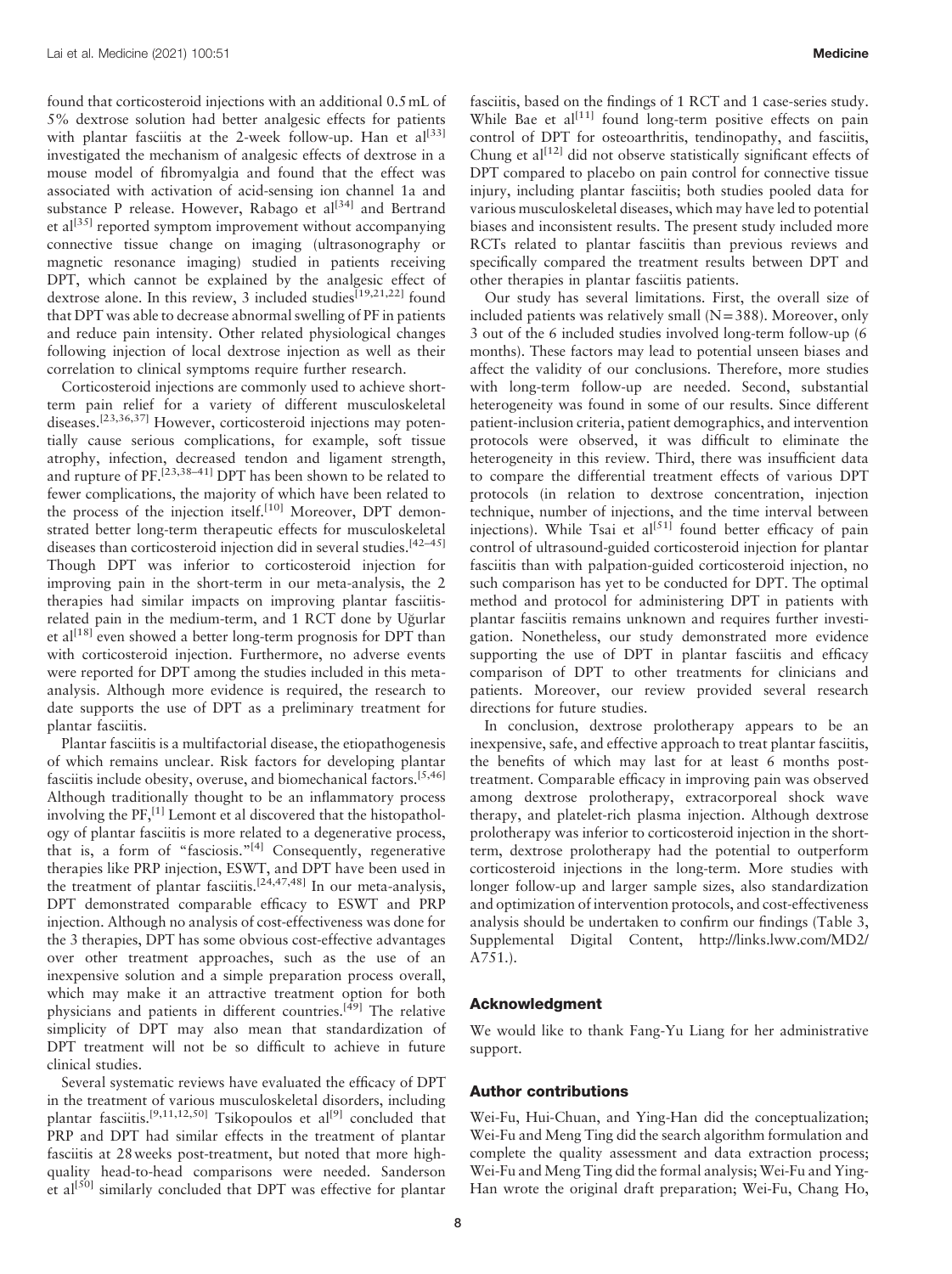<span id="page-8-0"></span>Wenyu, and Yen Po (Harvey) wrote the review and editing; Yen Po (Harvey) served as the corresponding author.

- Conceptualization: Wei-Fu Lai, Ying-Han Hong, Hui-Chuan Chen, Wenyu Song.
- Data curation: Wei-Fu Lai, Meng Ting Chiang.
- Formal analysis: Wei-Fu Lai, Meng Ting Chiang.
- Funding acquisition: Yen Po (Harvey) Chin.
- Investigation: Wei-Fu Lai, Yen Po (Harvey) Chin.
- Methodology: Wei-Fu Lai, Chang Ho Yoon.
- Project administration: Meng Ting Chiang.
- Resources: Wei-Fu Lai, Hui-Chuan Chen, Yen Po (Harvey) Chin. Software: Wei-Fu Lai.
- Supervision: Chang Ho Yoon, Yen Po (Harvey) Chin.
- Validation: Chang Ho Yoon.
- Visualization: Chang Ho Yoon.
- Writing original draft: Wei-Fu Lai, Chang Ho Yoon, Ying-Han Hong, Wenyu Song, Yen Po (Harvey) Chin.
- Writing review & editing: Wei-Fu Lai, Chang Ho Yoon, Wenyu Song, Yen Po (Harvey) Chin.

#### References

- [1] Singh D, Angel J, Bentley G, Trevino SG. Fortnightly review: plantar fasciitis. BMJ 1997;315:172–5. doi:10.1136/bmj.315.7101.172.
- [2] Riddle DL, Pulisic M, Sparrow K. Impact of demographic and impairment-related variables on disability associated with plantar fasciitis. Foot Ankle Int 2004;25:311–7. doi:10.1177/10711007040 2500506.
- [3] Lopes AD, Hespanhol LC, Yeung SS, Costa LOP. What are the main running-related musculoskeletal injuries?: a systematic review. Sports Med 2012;42:891–905. doi:10.1007/BF03262301.
- [4] Lemont H, Ammirati KM, Usen N. Plantar Fasciitis. J Am Podiatr Med Assoc 2003;93:234–7. doi:10.7547/87507315-93-3-234.
- [5] Hamstra-Wright KL, Huxel Bliven KC, Bay RC, Aydemir B. Risk factors for plantar fasciitis in physically active individuals: a systematic review and meta-analysis. Sports Health 2021;13:296–303. doi:10.1177/ 1941738120970976.
- [6] Aggarwal P, Jirankali V, Garg S. Evaluation of plantar fascia using highresolution ultrasonography in clinically diagnosed cases of plantar fasciitis. Pol J Radiol 2020;85:375–80. doi:10.5114/pjr.2020.97955.
- [7] Luffy L, Grosel J, Thomas R, So E. Plantar fasciitis: a review of treatments. JAAPA 2018;31:20–4. doi:10.1097/01.JAA.0000527695. 76041.99.
- [8] David JA, Chatterjee A, Macaden AS, Sankarapandian V, Christopher PR. Injected Corticosteroids for Treating Plantar Heel Pain in Adults. Cochrane Database of Systematic Reviews. The Cochrane Collaboration, ed 2011;John Wiley & Sons, Ltd, CD009348. doi:10.1002/ 14651858.CD009348.
- [9] Tsikopoulos K, Vasiliadis HS, Mavridis D. Injection therapies for plantar fasciopathy ("plantar fasciitis"): a systematic review and network metaanalysis of 22 randomised controlled trials. Br J Sports Med 2016;50:1367–75. doi:10.1136/bjsports-2015-095437.
- [10] Reeves KD, Sit RWS, Rabago DP. Dextrose prolotherapy: a narrative review of basic science, clinical research, and best treatment recommendations. Phys Med Rehabil Clin North Am 2016;27:783–823. doi:10.1016/j.pmr.2016.06.001.
- [11] Bae G, Kim S, Lee S, Lee WY, Lim Y. Prolotherapy for the patients with chronic musculoskeletal pain: systematic review and meta-analysis. Anesth Pain Med 2021;16:81–95. doi:10.17085/apm.20078.
- [12] Chung M-W, Hsu C-Y, Chung W-K, Lin Y-N. Effects of dextrose prolotherapy on tendinopathy, fasciopathy, and ligament injuries, fact or myth?: a systematic review and meta-analysis. Medicine 2020;99: e23201doi:10.1097/MD.0000000000023201.
- [13] Ryan MB, Wong AD, Gillies JH, Wong J, Taunton JE. Sonographically guided intratendinous injections of hyperosmolar dextrose/lidocaine: a pilot study for the treatment of chronic plantar fasciitis. Br J Sports Med 2009;43:303–6. doi:10.1136/bjsm.2008.050021.
- [14] Jadad AR, Moore RA, Carroll D, et al. Assessing the quality of reports of randomized clinical trials: is blinding necessary? Control Clin Trials 1996;17:1–12. doi:10.1016/0197-2456(95)00134-4.
- [15] 2008;Higgins JP, Green S. Cochrane Handbook for Systematic Reviews of Interventions. John Wiley & Sons, Ltd, doi:10.1002/9780470712184.
- [16] Moshrif AA, Elwan M. The effect of addition of buffered dextrose solution on pain occurring during local steroid injection for plantar fasciitis. Ann Rheum Dis 2019;78((Moshrif A.A.; Elwan M.) Al Azhar University, Rheumatology, Assiut, Egypt):538-539. doi:10.1136/annrheumdis-2019-eular.2008.
- [17] Kim E, Lee JH. Autologous platelet-rich plasma versus dextrose prolotherapy for the treatment of chronic recalcitrant plantar fasciitis. PM R 2014;6:152–8. doi:10.1016/j.pmrj.2013.07.003.
- [18] Ugurlar M, Sönmez MM, Ugurlar ÖY, Adıyeke L, Yıldırım H, Eren OT. Effectiveness of four different treatment modalities in the treatment of chronic plantar fasciitis during a 36-month follow-up period: a randomized controlled trial. J Foot Ankle Surg 2018;57:913–8. doi:10.1053/j.jfas.2018.03.017.
- [19] Raissi G, Arbabi A, Rafiei M, et al. Ultrasound-guided injection of dextrose versus corticosteroid in chronic plantar fasciitis management: a randomized, double-blind clinical trial. Foot Ankle Spec 2021;((Raissi G.; Arbabi A.; Rafiei M.; Forogh B.; Babaei-Ghazani A.; Khalifeh Soltani S.; Ahadi T.) Neuromusculoskeletal Research Center, Iran University of Medical Sciences, Iran):1938640020980924. doi:10.1177/19386400 20980924.
- [20] Ersen Ö, Koca K, Akpancar S, et al. A randomized-controlled trial of prolotherapy injections in the treatment of plantar fasciitis. Turk Fiziksel Tip Rehab Derg 2018;64:59–65. doi:10.5606/tftrd.2018.944.
- [21] Asheghan M, Hashemi SE, Hollisaz MT, Roumizade P, Hosseini SM, Ghanjal A. Dextrose prolotherapy versus radial extracorporeal shock wave therapy in the treatment of chronic plantar fasciitis: a randomized, controlled clinical trial. Foot Ankle Surg 2020;((Asheghan M., [m\\_asheghan@bmsu.ac.ir](mailto:m_asheghan@bmsu.ac.ir); Hashemi S.E.; Hollisaz M.T.) Exercise Physiology Research Center, Baqiyatallah University of Medical Sciences, Tehran, Iran). doi:10.1016/j.fas.2020.08.008
- [22] Mansiz-Kaplan B, Nacir B, Pervane-Vural S, Duyur-Cakit B, Genc H. Effect of dextrose prolotherapy on pain intensity, disability, and plantar fascia thickness in unilateral plantar fasciitis: a randomized, controlled, double-blind study. Am J Phys Med Rehabil 2020;99:318–24. doi:10.1097/PHM.0000000000001330.
- [23] Coombes BK, Bisset L, Vicenzino B. Efficacy and safety of corticosteroid injections and other injections for management of tendinopathy: a systematic review of randomised controlled trials. Lancet 2010;376:1751–67. doi:10.1016/S0140-6736(10)61160-9.
- [24] Sun K, Zhou H, Jiang W. Extracorporeal shock wave therapy versus other therapeutic methods for chronic plantar fasciitis. Foot Ankle Surg 2020;26:33–8. doi:10.1016/j.fas.2018.11.002.
- [25] DeChellis DM, Cortazzo MH. Regenerative medicine in the field of pain medicine: prolotherapy, platelet-rich plasma therapy, and stem cell therapy – theory and evidence. Tech Reg Anesth Pain Manage 2011;15:74–80. doi:10.1053/j.trap.2011.05.002.
- [26] Banks A. A rationale for prolotherapy. J Orthop Med 1991;13:54–9.
- [27] Kim HJ, Jeong TS, Kim WS, Park YS. Comparison of histological changes in accordance with the level of dextrose-concentration in experimental prolotherapy model. Ann Rehabil Med 2003;27:935–40.
- [28] Oh S, Ettema AM, Zhao C, et al. Dextrose-induced subsynovial connective tissue fibrosis in the rabbit carpal tunnel: a potential model to study carpal tunnel syndrome? Hand (New York, N,Y) 2008;3:34–40. doi:10.1007/s11552-007-9058-y.
- [29] Kim SA, Kim EH, Kim SY, Lee SY, Yoon JN, Lee YK. The effects of hyperosmolar dextrose and autologous serum injection in the experimental articular defect of rabbit. J Korean Acad Rehabil Med 2006;30:173–8.
- [30] Topol GA, Podesta LA, Reeves KD, et al. Chondrogenic effect of intraarticular hypertonic-dextrose (prolotherapy) in severe knee osteoarthritis. PM&R 2016;8:1072–82. doi:10.1016/j.pmrj.2016.03.008.
- [31] Johnston E, Kou Y, Junge J, et al. Hypertonic dextrose stimulates chondrogenic cells to deposit collagen and proliferate. Cartilage 2021;194760352110145Published online June 10 doi:10.1177/ 19476035211014572.
- [32] Maniquis-Smigel L, Dean Reeves K, Jeffrey Rosen H, et al. Short term analgesic effects of 5% dextrose epidural injections for chronic low back pain: a randomized controlled trial. Anesth Pain Med 2016;7: doi:10.5812/aapm.42550.
- [33] Han D-S, Lee C-H, Shieh Y-D, et al. A role for substance P and acidsensing ion channel 1a in prolotherapy with dextrose-mediated analgesia in a mouse model of chronic muscle pain. Pain 2021;Publish Ahead of Print. doi:10.1097/j.pain.0000000000002440.